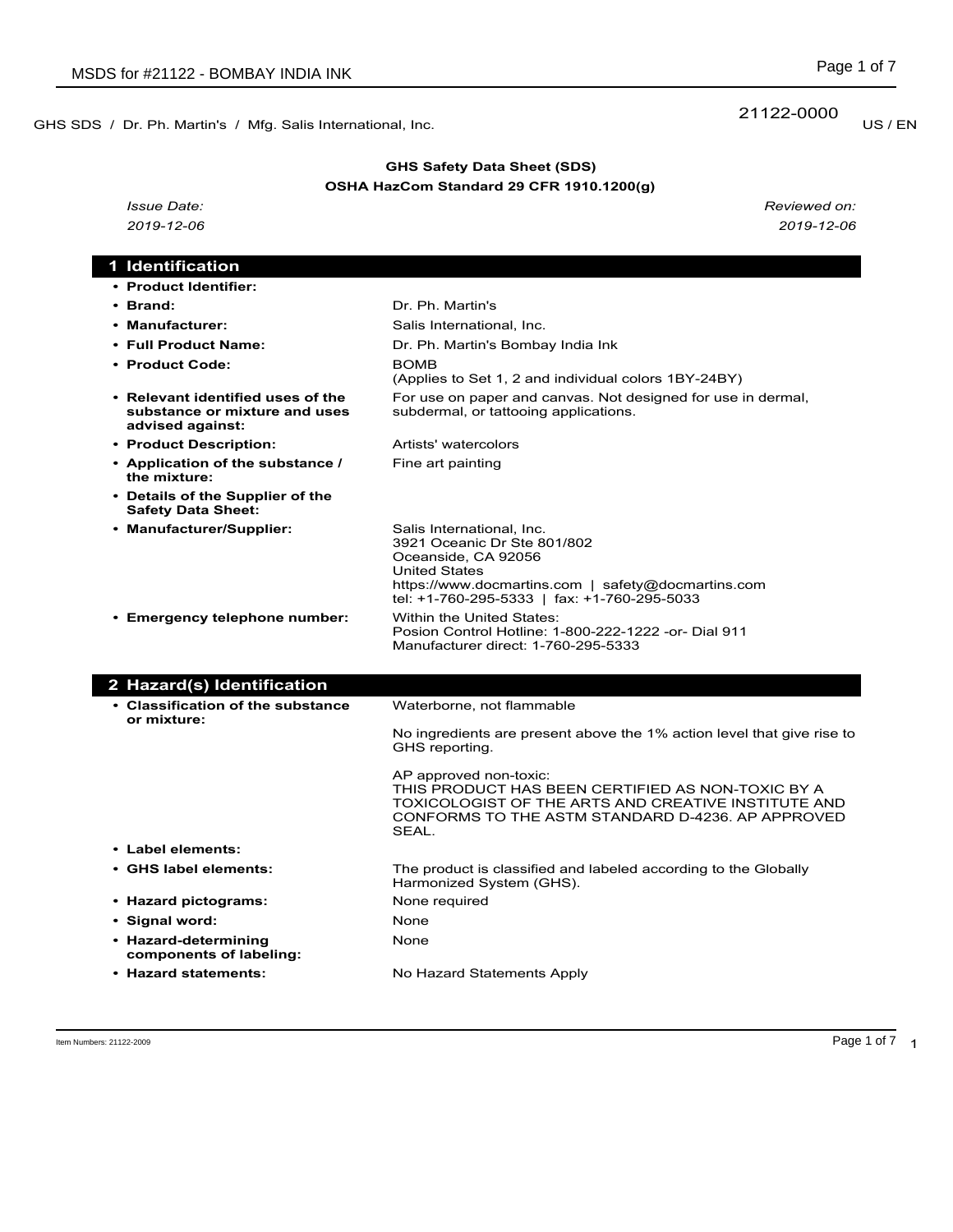**• Precautionary statements:** P101: If medical advice is needed, take the product label with you. P103: Read the label before use. • **Acute toxicity:** None known • Chronic toxicity: None known **• Main Dangers:** • **WHMIS symbols:** None required **• Classification system:** NFPA/HMIS Definitions: 0-Least, 1-Slight, 2-Moderate, 3-High, 4- Extreme **• NFPA ratings (scale 0 - 4)** Health = 0; Fire = 0; Reactivity = 0 • **HMIS-ratings (scale**  $0 - 4$ **)** Health = 0; Fire = 0; Reactivity = 0 **• Hazard(s) not otherwise classified (HNOC):** None known

| 3 Composition/Information on Ingredients |                                                                                                                                                                                                                                       |
|------------------------------------------|---------------------------------------------------------------------------------------------------------------------------------------------------------------------------------------------------------------------------------------|
| • Non-hazardous components:              | CAS No. 7732-18-5   Water, distilled water, deionized water   50-<br>70%                                                                                                                                                              |
| • Chemical characterization:             | Mixture                                                                                                                                                                                                                               |
| • Description:                           | Mixture of substances with non-hazardous additions.                                                                                                                                                                                   |
| • Dangerous Components:                  | No hazardous ingredients are present above the 1% reporting level.<br>All of the constituents of this product are listed on the TSCA<br>inventory of chemical substances mantained by the US EPA, or are<br>exempt from that listing. |
| • Additional information:                | The exact percentages of the ingredients of this mixture are<br>considered to be proprietary and are withheld in accordance with the<br>provisions of paragraph (i) of $\S1910.1200$ of 29 CFR 1910.1200<br>Trade Secrets.            |

medical advice immediately.

seek medical advice immediately

# **4 First-Aid Measures**

- **• Description of first aid measures:**
- General information: Removed any clothing soild by the product. Rinse with water. • **After inhalation:** Move to fresh air. If breathing difficulties occur, seek medical advice.
- **• After skin contact:** If irritation developes, seek medical advice. Remove contaminated
- After eye contact: Flush eyes immediately with plenty of water for 15 minutes and seek
- After swallowing: Rinse mouth with water. Do not induce vomiting. If symptoms occur,
- **Information for doctor:** None specific
- **• Most important symptoms and effects, both acute and delayed:**
- **• Indication of any immediate medical attention and special treatment needed:**

None specific

None specific

# **5 Fire-Fighting Measures**

**• Extinguishing media:** None necessary, the product is not flammable.

clothing and shoes. Wash skin thoroughly with soap and water.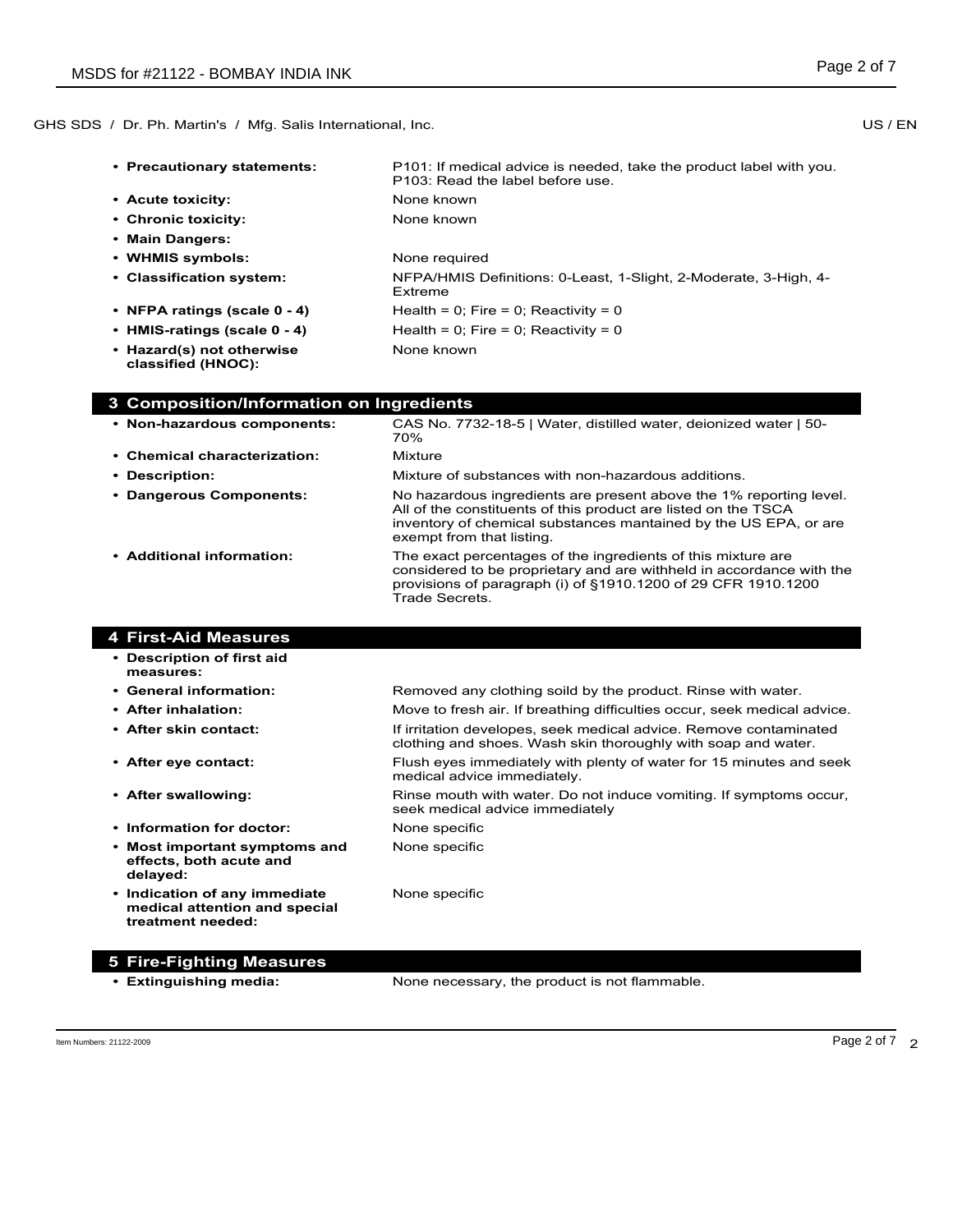GHS SDS / Dr. Ph. Martin's / Mfg. Salis International, Inc. New York Control of the US / EN

- **• Suitable extinguishing agents:** Use fire fighting measures that suit the environment. Some dry
- **• Special hazards arising from the substance or mixture:**
- **• Advice for firefighters:** Some dry products can be made to burn, use water.
- **Protective equipment:** None required

### **6 Accidental Release Measures**

**• Personal precautions, protective equipment and emergency procedures:**

Prevent contact with eyes.

None known

products can be made to burn, use water.

- **• Environmental precautions:** None necessary **• Methods and material for**  None specific; use absorbant paper or cloth towels and water
- **containment and cleaning up:**
- **Reference to other sections:** Not applicable
- None
- **• Protective Action Criteria for Chemicals**

# **7 Handling and Storage**

- **• Handling:**
- **• Precautions for safe handling:** Avoid contact with eyes, skin and clothing. **• Information about protection against explosions and fires:** No special measures required. **• Conditions for safe storage, including any incompatibilities: • Storage: • Requirements to be met by storerooms and receptacles:** No special requirements. **• Information about storage in one common storage facility:** Not required. **• Further information about storage conditions:** Keep receptacle tightly sealed. **• Specific end use(s):** No further relevant information available. **8 Exposure Controls/Personal Protection**
- **• Additional information about design of technical systems:** No further data; see section 7. **• Control parameters: • Components with occupational exposure limits:** No hazardous chemicals are present above 1% by weight. **• Additional information:** The lists that were valid during the creation of this SDS were used as basis. **• Exposure controls: • Personal protective equipment:** None required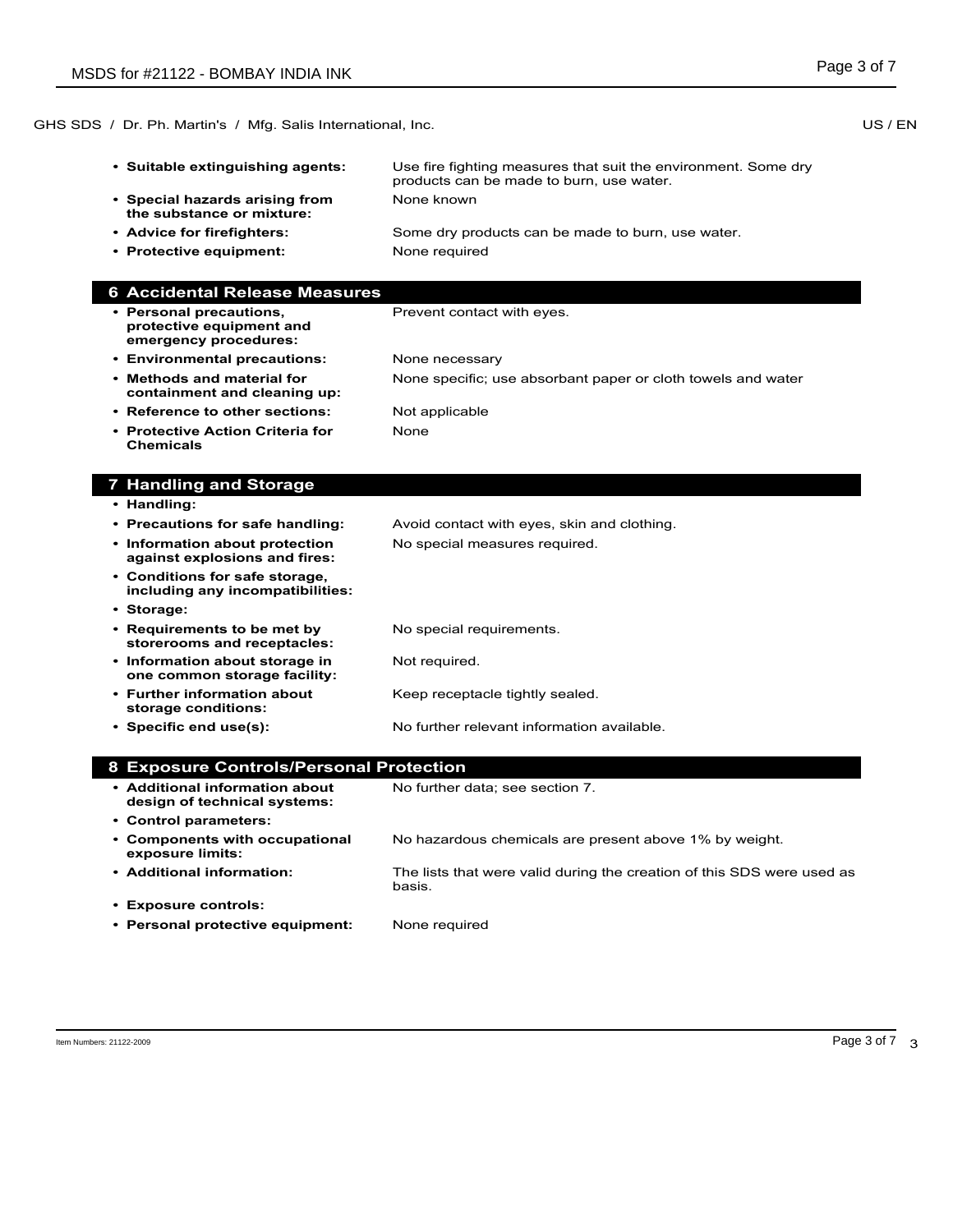| • General protective and<br>hygienic measures: | The usual precautionary measures for handling chemicals should be<br>followed.<br>Keep away from foodstuffs, beverages and feed.<br>Immediately remove all soiled and contaminated clothing and wash<br>before reuse<br>Wash hands before breaks and at the end of work.<br>Avoid contact with the eyes and skin. |
|------------------------------------------------|-------------------------------------------------------------------------------------------------------------------------------------------------------------------------------------------------------------------------------------------------------------------------------------------------------------------|
| • Breathing equipment:                         | None required for standard use. However, if airbrushing or<br>aerosolising it is recommended to use a N.I.O.S.H approved mask<br>whether toxic or non-toxic.                                                                                                                                                      |
| • Protection of hands:                         | None required                                                                                                                                                                                                                                                                                                     |
| • Material of gloves:                          | Not applicable                                                                                                                                                                                                                                                                                                    |
| • Penetration time of glove<br>material:       | Not applicable                                                                                                                                                                                                                                                                                                    |
| • Eye protection:                              | None required under normal use. If airbrushing, use protetive                                                                                                                                                                                                                                                     |

googles to prevent incidental contact with eyes.

| <b>9 Physical and Chemical Properties</b>                   |                                              |
|-------------------------------------------------------------|----------------------------------------------|
| • Information on basic physical<br>and chemical properties: |                                              |
| • General Information:                                      |                                              |
| • Appearance:                                               |                                              |
| Form:                                                       | Liquid                                       |
| Color:                                                      | Variable                                     |
| • Odor:                                                     | Paint like                                   |
| • Odor threshold:                                           | Not determined                               |
| • pH-value @ 20 °C (68 °F):                                 | ≈7                                           |
| • Change in condition:                                      |                                              |
| <b>Melting point/Melting range:</b>                         | Not determined                               |
| <b>Boiling point/Boiling range:</b>                         | 100 °C (212 °F)                              |
| • Flash point:                                              | None                                         |
| • Flammability (solid, gaseous):                            | Not applicable                               |
| • Ignition temperature:                                     | Not determined                               |
| • Decomposition temperature:                                | Not determined                               |
| • Auto igniting:                                            | Product is not self-igniting                 |
| • Danger of explosion:                                      | Product does not present an explosion hazard |
| • Explosion limits:                                         |                                              |
| Lower:                                                      | $0.0$ Vol %                                  |
| Upper:                                                      | $0.0$ Vol %                                  |
| • Vapor pressure @ 20 °C (68 °<br>F):                       | Not determined                               |
| • Density @ 20 °C (68 °F):                                  | Not determined                               |
| • Relative density:                                         | Not determined                               |
| • Vapor density:                                            | Not determined                               |
| • Evaporation rate:                                         | Not determined                               |
| • Solubility in / Miscibility with:                         |                                              |
| Water:                                                      | Fully soluble                                |
|                                                             |                                              |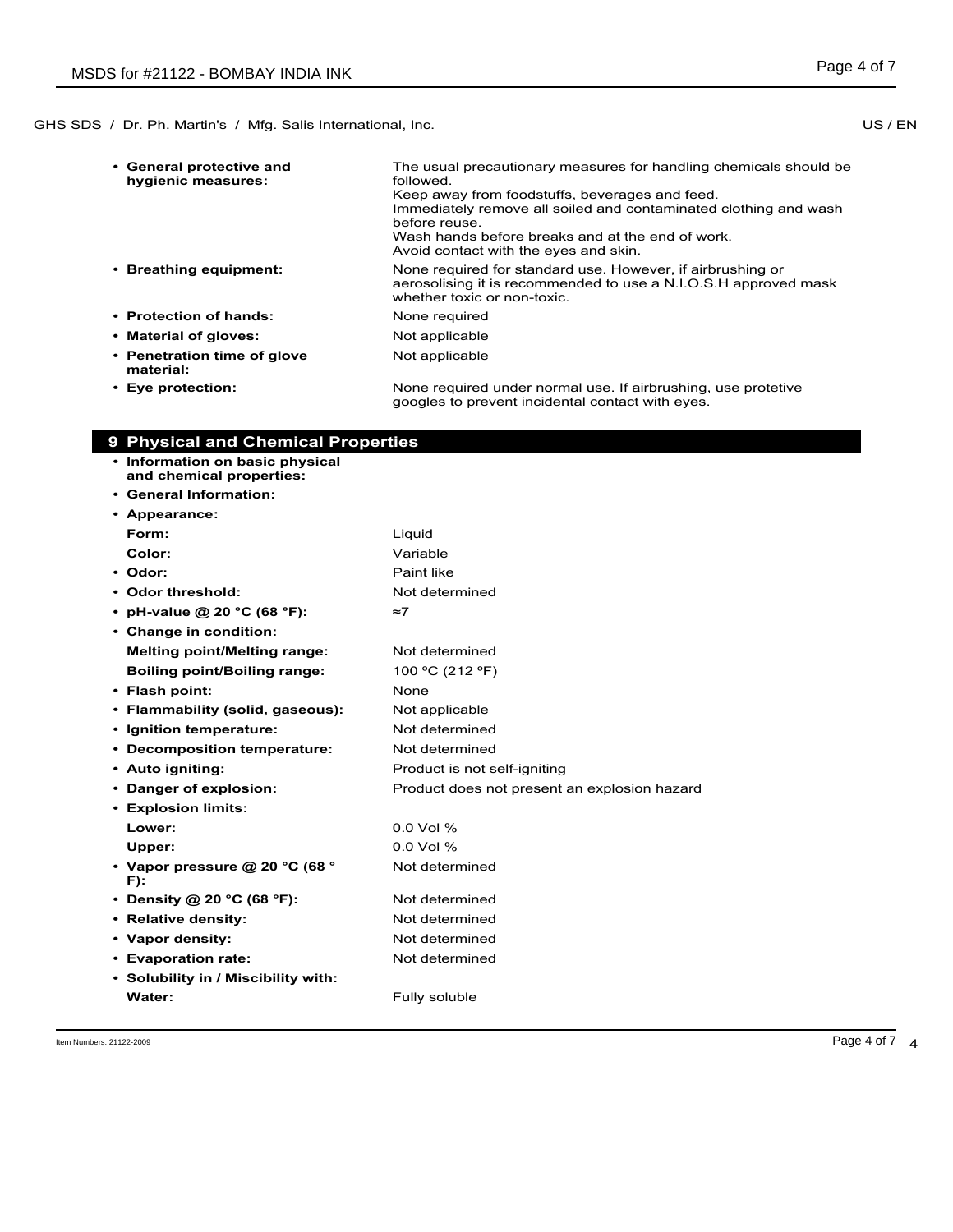GHS SDS / Dr. Ph. Martin's / Mfg. Salis International, Inc. New York Control of the US / EN

| • Partition coefficient (n-<br>octanol/water): | Not determined |
|------------------------------------------------|----------------|
| • Viscosity:                                   |                |
| Dynamic @ 20 $^{\circ}$ C (68 $^{\circ}$ F):   | Not determined |
| Kinematic:                                     | Not determined |
| • Solvent content:                             |                |
| Organic solvents:                              | Not determined |
| Water:                                         | Not determined |
| <b>VOC content:</b>                            | Not determined |
| Solids content:                                | Not determined |
| • Other information:                           | Not determined |

# **10 Stability and Reactivity**

- **Reactivity:** Not reactive; no further relevant information available.
- **• Chemical stability:** Stable under normal conditions.
- **• Thermal decomposition / conditions to be avoided:**
- **• Possibility of hazardous reactions:**
- **• Conditions to avoid:** No further relevant information available.
- **• Incompatible materials:** Oxidizers, strong acids and bases.
- **• Hazardous decomposition products:**

# **11 Toxicological Information**

- **• Information on toxicological effects:**
- 
- 
- **• LD/LC50 values that are relevant for classification:**
- **• Primary irritant effect:**
- 
- 
- **• Additional toxicological information:**
- **• Carcinogenic categories:**
- **• IARC (International Agency for Research on Cancer):**
- **• NTP (National Toxicology Program):**
- **• OSHA-Ca (Occupational Safety & Health Administration):**

**12 Ecological Information**

**• Acute toxicity:** None expected under normal conditions. **• Chronic toxicity:** No chronic effects when used under normal conditions.

No dangerous decomposition products known.

None

• On the skin: **I**rritation and allergic reaction may exist among certain individuals sensitized to chemicals.

No decomposition if used according to specificationsl; waterbased.

• **On the eye: Acute symptoms may result from direct eye; avoid eye contact.** No toxic materials are present above the 1% level for GHS.

None of the ingredients are listed.

No dangerous reactions known.

None of the ingredients are listed.

None of the ingredients are listed.

Item Numbers: 21122-2009 Page 5 of 7

Page 5 of 7 5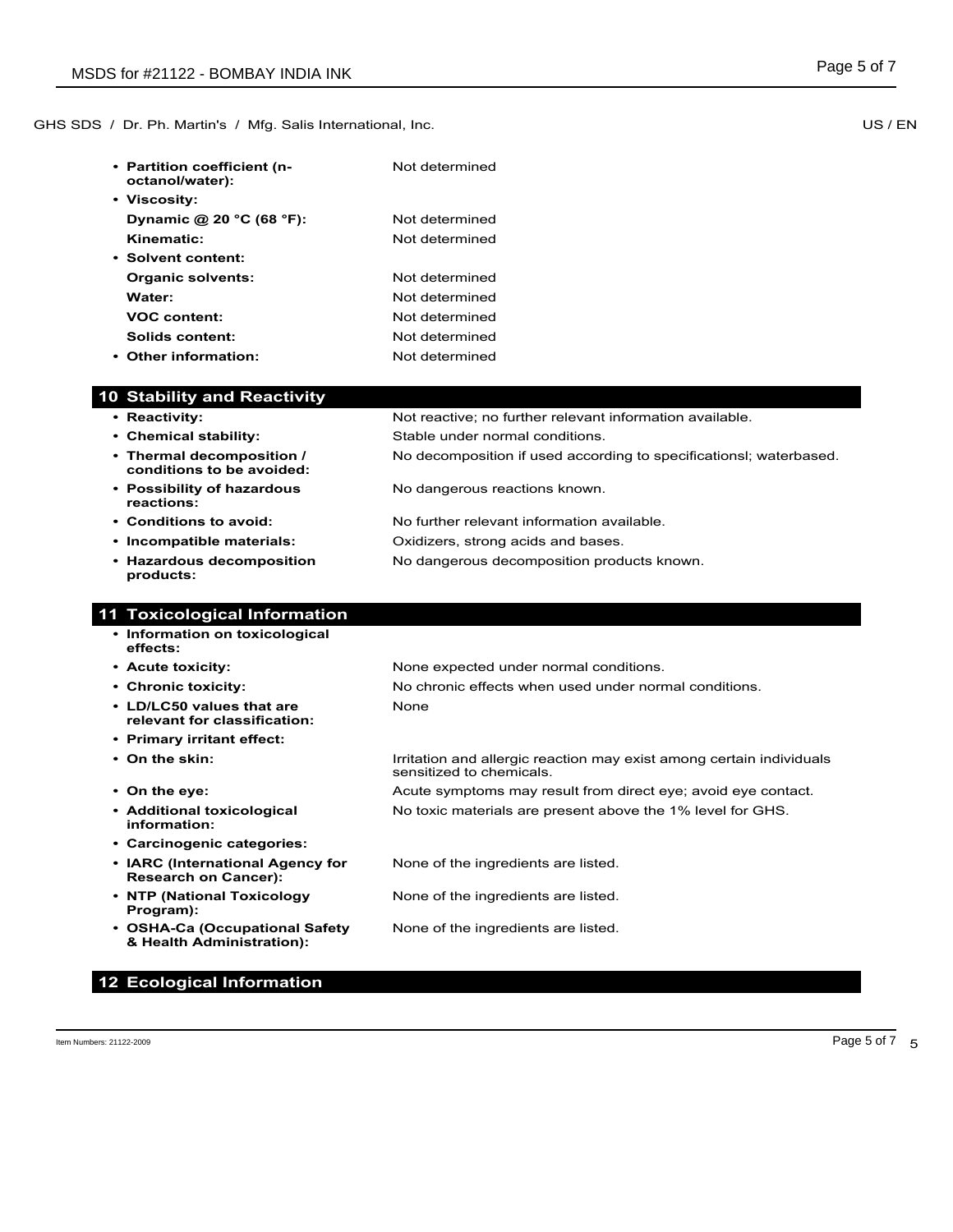GHS SDS / Dr. Ph. Martin's / Mfg. Salis International, Inc. New York Control of the US / EN

**• Toxicity:**

| TOXICILY.                                |                                            |
|------------------------------------------|--------------------------------------------|
| • Aquatic toxicity:                      | None known                                 |
| • Persistence and degradability:         | No further relevant information available. |
| • Behavior in environmental<br>systems:  |                                            |
| • Bioaccumulative potential:             | No further relevant information available. |
| • Mobility in soil:                      | No further relevant information available. |
| • Additional ecological<br>information:  |                                            |
| • General notes:                         | Product is water based.                    |
| • Results of PBT and vPvB<br>assessment: |                                            |
| $\cdot$ PBT:                             | Not applicable.                            |
| $\cdot$ vPvB:                            | Not applicable.                            |

- **• Other adverse effects:** No further relevant information available.
- **13 Disposal Considerations**
- **• Waste treatment methods: • Recommendation:** Observe all federal, state and local environmental regulations when disposing of this material. **• Uncleaned packagings • Recommendation:** Disposal must be made according to official local and national regulations. **• Recommended cleansing agent:** Water, if necessary with cleansing agents.

## **14 Transport Information**

- 
- 
- 
- 

# **• General** This product is non-toxic, non-hazardous, and non-flammable. It is not covered by international regulations on the transport of dangerous goods. • **DOT** Not regulated • **ADR/ADN** Not regulated • **IMDG, IATA** Not regulated

# **15 Regulatory Information**

- **• Safety, health and environmental regulations/legislation specific for the substance or mixture:**
- **• SARA (Superfund Amendments and Reauthorization): Section 355 (extremely hazardous substances): Section 313 (Specific toxic chemical listings):**

**• TSCA (Toxic Substances Control Act):**

None of the ingredients are listed or exempt.

None of the ingredients are listed or exempt.

All ingredients are listed or exempt from listing.